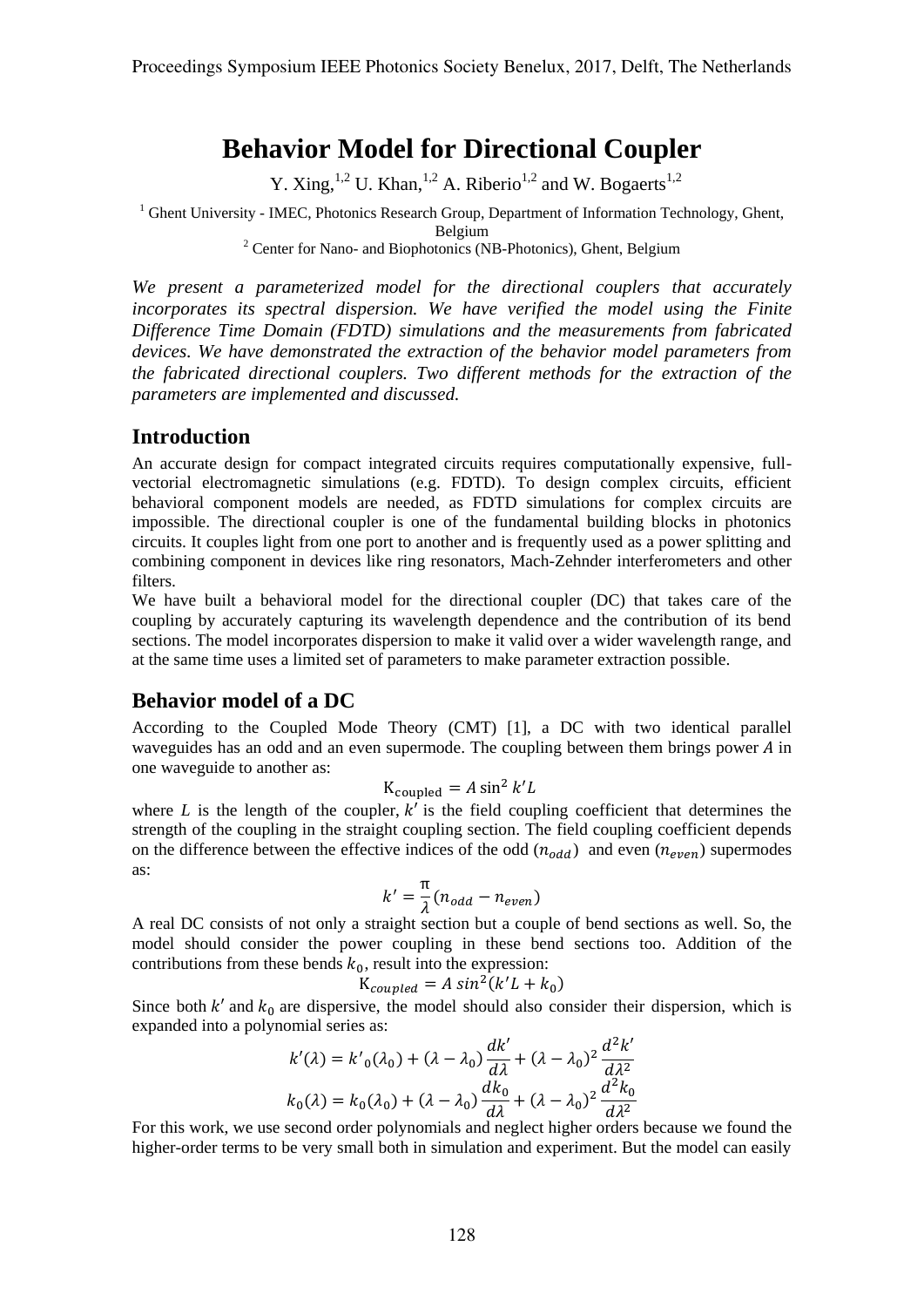be extended for more dispersive devices. Substituting it into the equation above, the power at the coupled port becomes:

$$
K_{coupled}(\lambda) = Asin^{2}(k'(\lambda)L + k_{0}(\lambda))
$$

The power at the through port becomes:

 $K_{through}(\lambda) = Bcos^2(k'(\lambda)L + k_0(\lambda))$ 



#### **Verification from simulations**

Before confirming the accuracy of our model from the measurements of fabricated devices, we have verified it by comparing it to the three dimensional (3D) FDTD simulations. It was found that spectral responses calculated by the Caphe circuit simulations [2] based on our model match pretty well to the responses calculated by the commercially available FDTD solver from Lumerical. A comparison between the calculated spectra based on our model and the 3D FDTD simulation is shown in Figure 2(a) below.

In the next step, we have extracted the behavioral model parameters  $k'(\lambda)$  and  $k_0(\lambda)$  using the spectra generated by FDTD simulations of different directional couplers. We simulated a series of DCs having the same cross section (450 nm  $\times$  220 nm oxide-clad silicon waveguides with 250 nm gap) and the bend radii using the Lumerical FDTD solver. The cross section and the bend radii were same so all the devices had the same field coupling  $k'(\lambda)$  and bend coupling  $k_0(\lambda)$  coefficients. The only things varied for these FDTD simulations was the coupling length (L) of the directional couplers. DCs of different lengths were simulated to derive a relation between the power coupling  $K_{coupled}(\lambda)$  and the length of DCs (L). Since they follow a sinusoidal relation for the given wavelength so fitting to  $K_{coupled}(\lambda) = Asin^2(k'(\lambda)L + k_0(\lambda))$ will result into values of  $k'(\lambda)$  and  $k_0(\lambda)$  for that particular wavelength value. It should be mentioned here that the fitting will be more accurate if we choose the lengths in a way that at least one length value resides on the right side of the maximum power coupling to cover more than half a cycle of the sinusoidal curve. As shown in Fig. 2(b),  $\overline{k}'(\lambda)$  and  $\overline{k}_0(\lambda)$  are derived by fitting the  $K_{coupled}(\lambda)$  vs L graph for each simulated wavelength value.

To confirm the extracted values of  $k'(\lambda)$  and  $k_0(\lambda)$ , the cross section was simulated using the Fimmwave Film Mode Matching solver, and a difference between the even and the mode effective indices was calculated to find out the value of  $k' = 0.0427$  at 1550 nm using  $k'(\lambda =$  $1550 \text{ nm}$ ) =  $\frac{\pi}{1550}$  $\frac{n}{1550 \text{ nm}}$  ( $n_{odd} - n_{even}$ ). This value is pretty close to the extracted value of 0.042 extracted from the FDTD.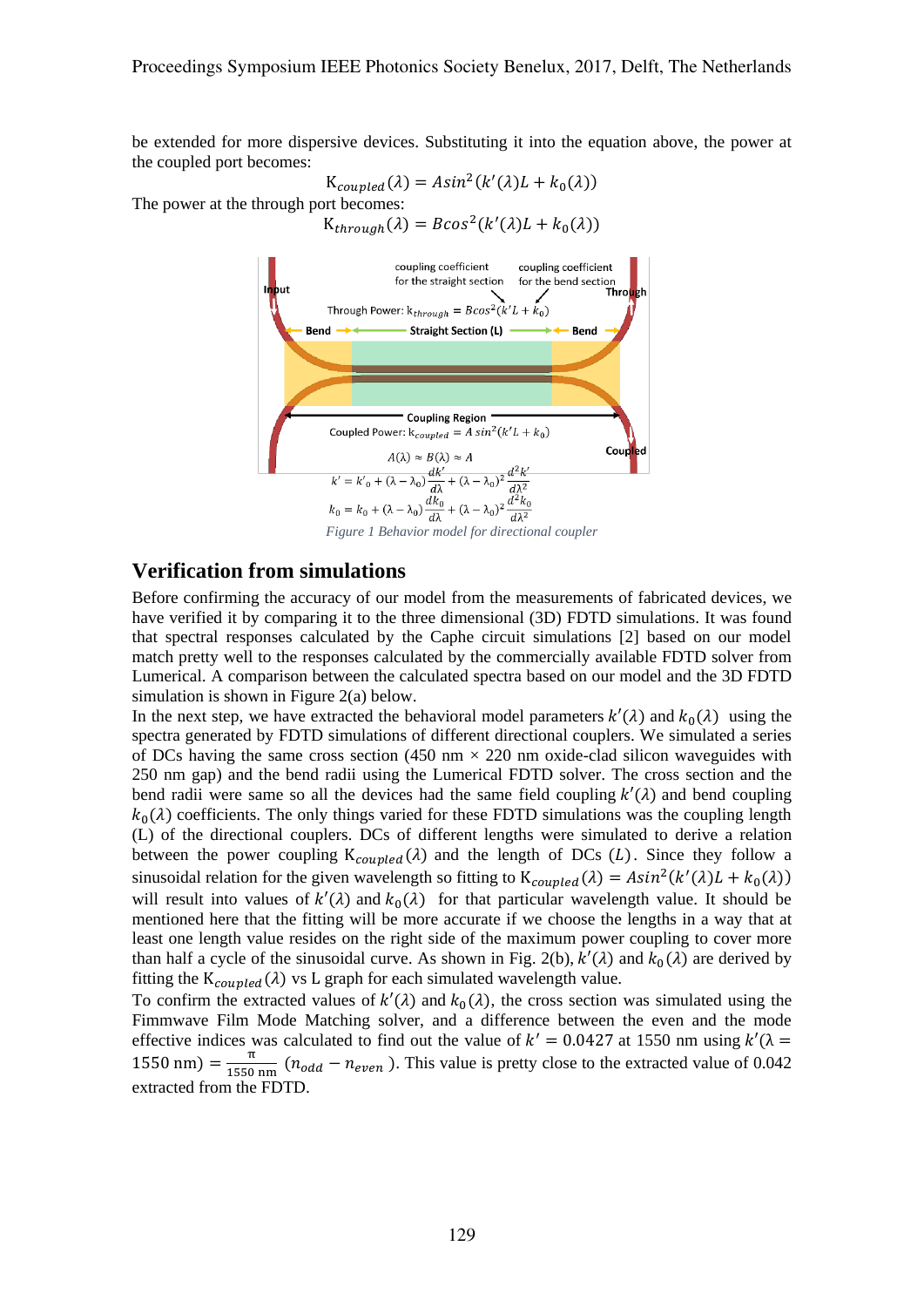

*Figure 2. (a) A comparison showing a really good match between the directional coupler spectra generated using the commercially available FDTD solver from Lumerical and our dispersive behavioral model. (b) The red stars in the graph show the power couplings calculated using the FDTD simulations. The blue plot shows the fitted power couplings using our behavioral model. It should be mentioned here that such graphs are generated for each wavelength point and fitted to extract the values of field coupling*  $k'(\lambda)$  *and bend coupling*  $k_0(\lambda)$  *for the wavelength of interest. This particular plot was calculated for a wavelength of 1640 nm.*

### **Extraction of coupling coefficients from fabricated DCs**

For the highest accuracy, the model should be checked with reality, and its parameters should be extracted from measurements [3]. In order to validate the model from fabricated devices, 8 DCs of lengths 0.15µm, 10µm, 20µm, 30µm, 40µm, 60µm, 70µm and 80µm were fabricated using ebeam lithography through the Australian Silicon Photonics prototyping service at RMIT Melbourne. All DCs had the same designed cross-section  $(450 \text{ nm} \times 220 \text{ nm})$  and the same bend sections. It should be mentioned here that fabricated devices were air clad from the top. We have extracted the behavioral model parameters using two different techniques explained below.



*Figure 3. (a) The snapshot of the GDS file showing directional couplers of different lengths. (b) The plot showing the measured transmission response from the coupled port of the directional coupler having a coupling length of 20µm.*

In the first method, we used the power coupling at a fixed wavelength for multiple DC lengths and extracted the parameters by fitting of the  $K_{coupled}(\lambda)$  vs L graph, Figure 3(a), for each measured wavelength value as mentioned in the previous section. The process is repeated for all wavelength points to get the dispersive coupling coefficients as shown in Figure 4(b and c). It can be noticed that the extracted values of field coupling  $k'(\lambda)$  and bend coupling  $k_0(\lambda)$ are not varying smoothly with the wavelength because fitting is performed independently for each wavelength point. In this case, no effort was made to remove the oscillations in the transmission spectrum from imperfect grating couplers and backreflections.